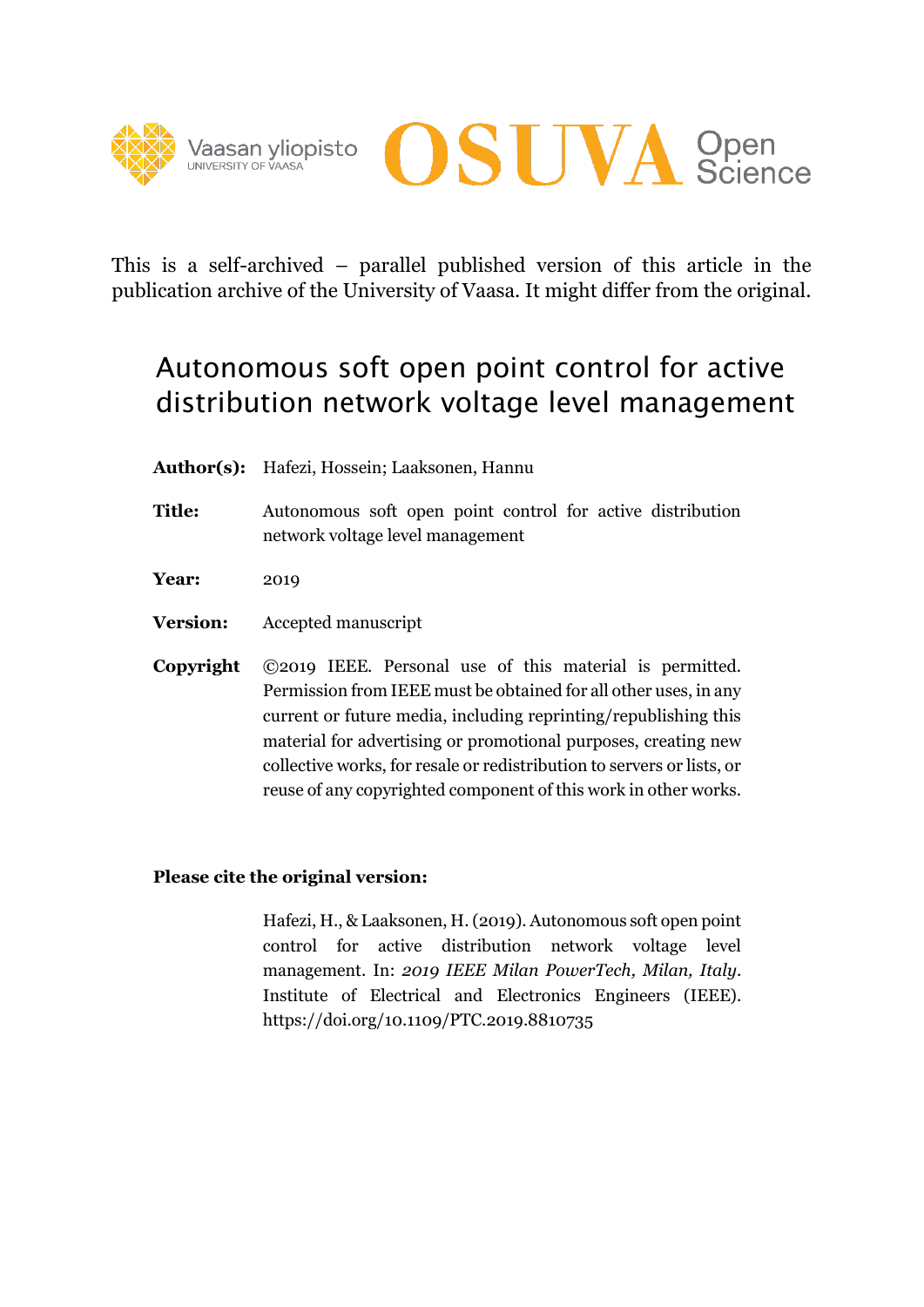# Autonomous Soft Open Point Control for Active Distribution Network Voltage Level Management

Hossein Hafezi, Hannu Laaksonen School of Technology and Innovations, Electrical Engineering University of Vaasa Vaasa, Finland hossein.hafezi@univaasa.fi

*Abstract***—With rapid development towards sustainable smart grids, the future electricity distribution networks should be able to host more and more distributed generation (DG) and enable also higher demand peaks e.g. due to charging of electric vehicles (EVs). Soft Open Point (SOP) is one potential enabling solution, which could provide multiple functionalities for future active network management (ANM) and improve resiliency and flexibility of future electricity distribution networks. The focus in this paper is to design a new control method for SOP inverters in back-to-back (B2B) configuration. This paper proposes an outer autonomous reactive power controller for active voltage level management in an example medium-voltage (MV) distribution network. The developed new SOP control methods are validated with Matlab based simulation results. Results show that developed autonomous SOP control is an effective option for active voltage management in future MV networks.** 

*Index Terms***—Smart Grid, Soft Open Point (SOP), Volt/VAr control, Droop control.** 

## I. INTRODUCTION

Integration of distributed generation (DG) in medium and low-voltage (MV and LV) distribution networks has been rapidly growing for many years. Connection of large amount of DG units in the distribution networks has many different effects. Standards define grid code and installation requirements which limit the DG units hosting capacity of network [1]. Moreover, the EU targets and requirement for more Renewable Energy Sources (RESs), increase the need for more DG hosting capacity in distribution networks. In addition, due to increasing dependency on electricity it is important to increase the electricity supply quality and reliability by reducing e.g. the number of supply interruptions. In this regard and with rapid development towards smart grids, the future distribution networks should be able to host more and more DG and enable also e.g. charging large amount of electric vehicles (EVs) [2].

The intermittent nature of renewables based DG units, like photovoltaic (PV) and wind power, can cause voltage fluctuations on distribution network due to rapidly changing

active power output of the units. With high penetration of PV and wind, it can be that the distribution network cannot serve all customer load in different situations without active control of flexible, distributed energy resources i.e. flexibilities. Flexibilities can consist of active (*P*) and reactive (*Q*) power control of flexible resources like controllable DG units, energy storages (ESs), controllable loads and EVs which are connected in MV and LV distribution networks. Potentially these distribution network connected flexibilities can provide different local (distribution network) and system-wide (transmission network) technical/ancillary flexibility services [3]. One system-wide flexibility option are also AC or DC interconnections between different transmission networks and countries. However, regarding distribution networks, traditionally many distribution networks have been operated by distribution system operators (DSOs) radially with normally open points (NOP). In the future, due to increased active network management, flexibility and reliability requirements, also at the distribution network level meshed or ring operation may need to be increased by closing the NOPs.

In general, rapid development of power electronics has opened up new utilization possibilities for them in smart grids [4]-[6]. Different solutions have also been proposed for voltage control and voltage level and balance management. STATCOM [7], Dynamic Voltage Conditioner (DVC) [8] and Open Unified Power Quality Conditioner (Open UPQC) [9] are among promising solutions. Soft Open Point (SOP) is another attractive power electronic based solution which can perform several functions in this context [4], [10]. SOPs are an interesting alternative to be replaced with NOPs in future smart grid systems [11]. SOPs can increase system flexibility adding several new feature and control possibilities. DSOs can combine benefits of radial and loop (mesh) network by installing SOPs at certain points of their distribution network [12], [13]. In the literature also other names than SOP has been used from this device such as for example; ''SIPLINK" [14], ''DC-link" [15], ''SNOP" [16] and Loop Balance Controller (LBC) [17]. However, SOP is chosen to be used in this paper. In literature SOP has been introduced and analyzed in [10]-[12]. Authors in [13] proposed to include a storage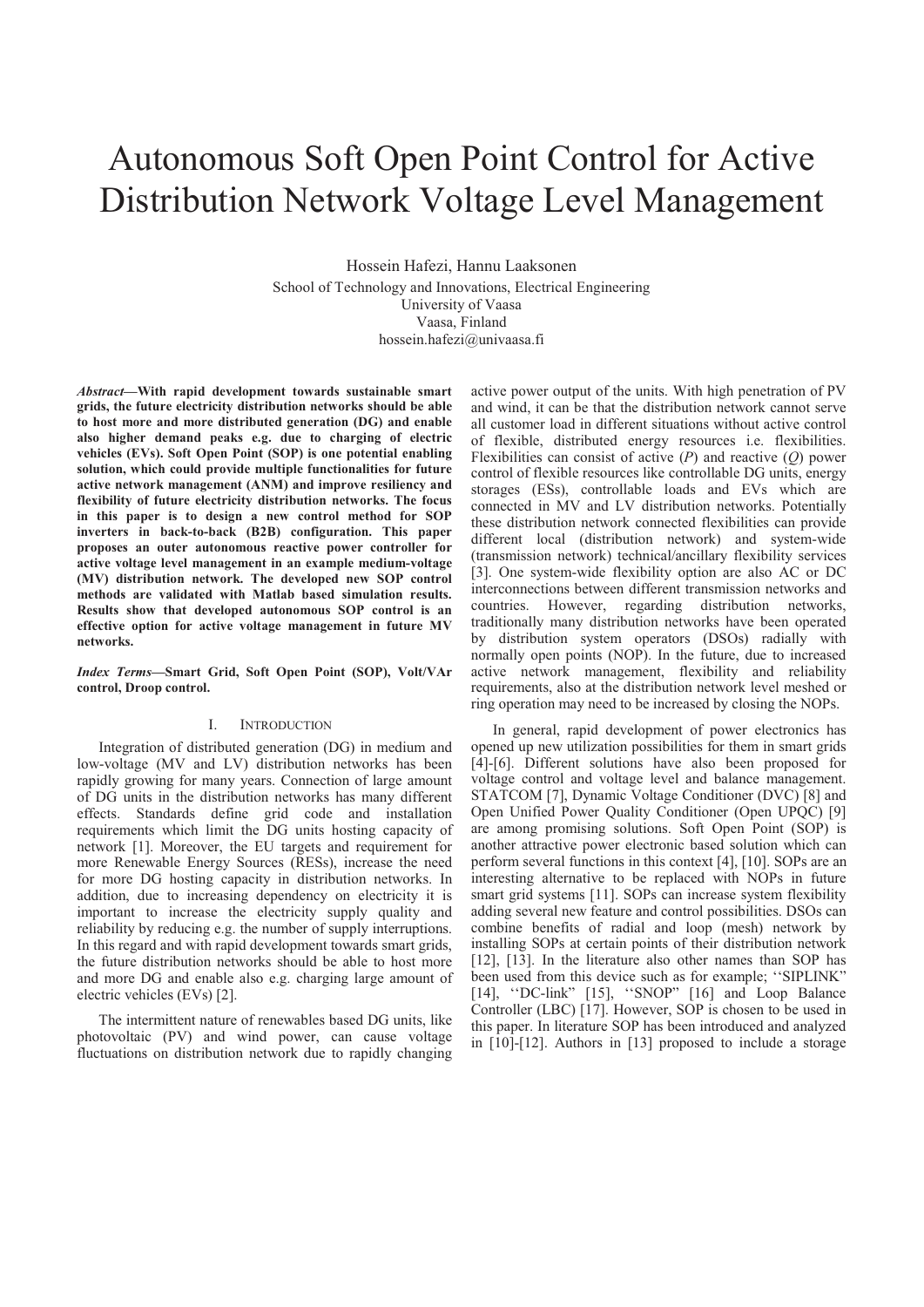system at SOP DC bus which can increase active power flexibility of it. Although two back-to-back (B2B) configuration is preferred in most applications, three leg DC link configuration has been also proposed and its performance is investigated in [14]. Despite all these developments, the control strategies for SOP are not studied in detail and research is ongoing. The focus in this paper is to design a new control method for SOP inverters in B2B configuration. This paper proposes an outer autonomous reactive power controller for active voltage level management in an example MV distribution network. The developed new SOP control methods are validated with Matlab based simulation results. Results show that developed autonomous SOP control is an effective option for active voltage management in future MV networks.

In the following, the Section II presents SOP hardware structure and its operation principle. Detailed SOP inverters controller and outer autonomous Volt/Var droop scheme is addressed in Section III. Simulation study results are shown in section IV followed by conclusion remarks in section V.

#### II. SOFT OPEN POINT SYSTEM AND PRINCIPLES

Although SOPs have been studied in different configurations but the widely used configuration is two backto-back (B2B) inverters with common DC bus capacitor. Through this study, this B2B configuration has been considered.

#### *A. VSC B2B configuration*

Fig. 1 shows B2B configuration of SOP in an example radial distribution network. As it mentioned earlier, the device can be installed (replaced) at any NOPs of a distribution network. With this configuration, the reactive power of each inverters can be controlled independently from each other, as far as the nominal power (VA) of the inverter is respected.

However, the active power control can be unidirectional, in either directions, which means in Fig. 1 the active power balance of (1) should be respected always.

$$
P_1 = -P_2 \tag{1}
$$



Figure 1. SOP B2B configuration within a distribution network

## *B. Operating Principles*

The original idea of SOP is developed to give services during normal operation of the installed network but as any electrical system, the abnormal and fault condition behavior is also very much important from safety and system reliability point of view.

### *1) Normal mode*

In normal operation mode, SOP can give reactive power support to both sides of connection feeders independently. Each converter can work as harmonic compensation devices, similar to Active Power Filter (APF) [18] depending on connected feeder requirements. Device can participate in Volt/Var control actions (i.e. voltage level management by reactive power control) as well [19] within microgrid or smart grids. All these supports can increase the DG units hosting capacity in the distribution network. The device can control the active power flow in either directions which can again increase the hosting capacity of the network and it can also help to solve congestions on a feeder by supplying part of its load from adjacent feeder(s).

#### *2) Abnormal mode*

If a fault happens at one side of the SOP connections, the converter can isolate the other side in a very fast and effective way. The device is capable to isolate any voltage and current disturbances in case of fault or abnormal conditions from one side to other side. SOP can be used as post fault supply restoration supplying the healthy part of the network from one side to another side. These operation modes are discussed in [10], [20] and will not covered by this work.

## *C. Communication requirements*

Communication is an essential part of SOP since it needs network information in order to perform right actions or in other words, it needs to receive reference values for active power  $(P_{ref})$ , reactive power  $(Q_{ref})$  or any other services from system operator and higher level controller. With communication link and higher level centralized/decentralized controller, the functionalities and performance of the SOP could be increased substantially. However, this paper will focus only on autonomous control solutions without communication which are also needed as a back-up solution for SOPs which control is based on communication. More advanced and optimal (from local distribution network and DSO point of view) control strategies with high-speed communication (e.g. wireless 5G) and as part of whole distribution network management concept will be considered in future studies.

## III. SOP CONTROL

This section presents controller design for the converters and also reactive power reference generation.

#### *A. Converter control schemes*

The controller design has been discussed in [10] for an average model. This work develops a detail model and further discusses the converters controller in normal (grid connected) operation mode. During normal operation mode (grid connected), both converters are working as current source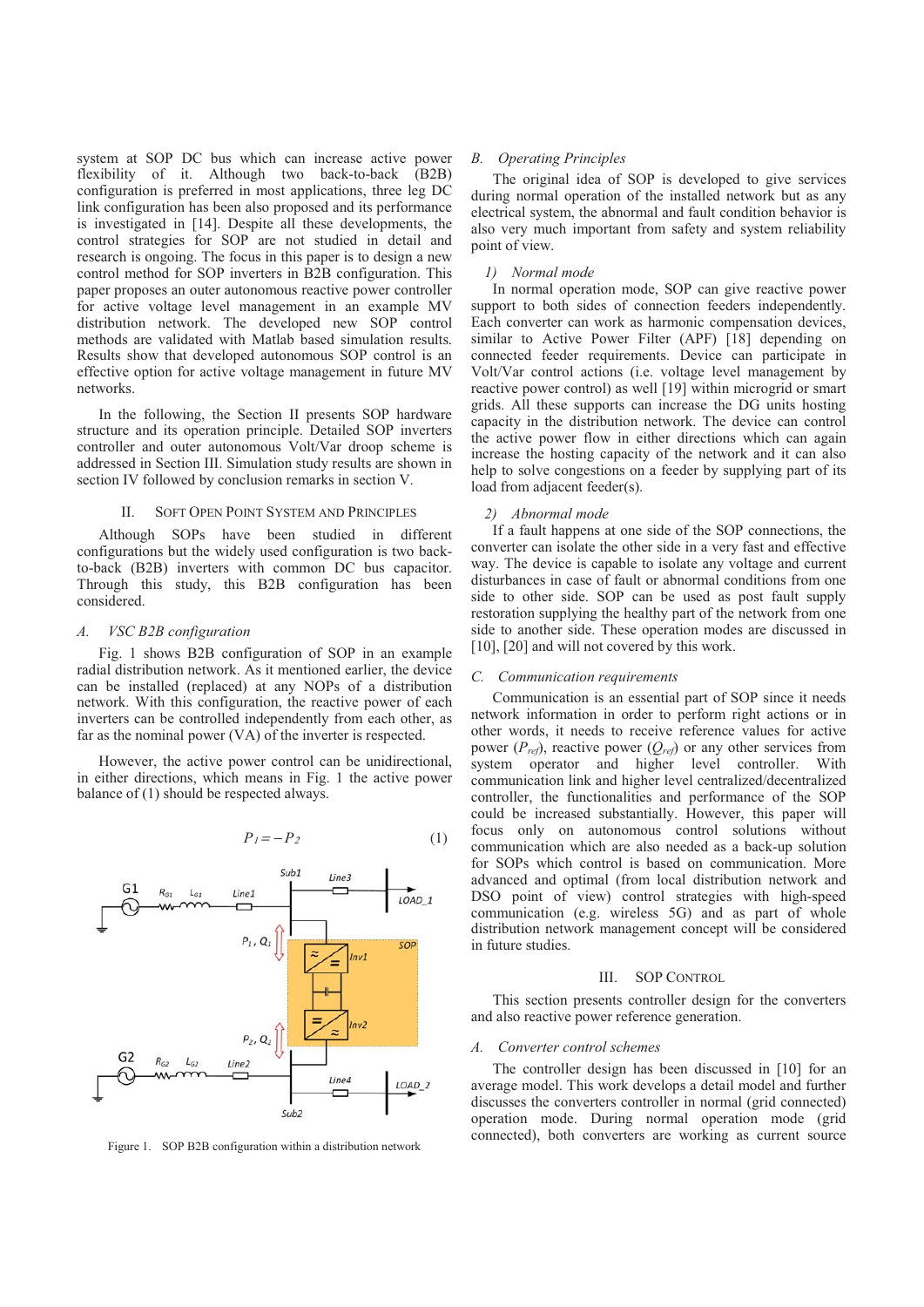therefore, the inverter controller requires current references from outer control loop. Outer power control schemes are shown in Fig. 2.



Figure 2. SOP outer power control schemes

One of converters should work in  $V_{dc}$ -Q control mode in order to guarantee DC bus voltage regulation. Indeed the other converter can work in *P-Q* control scheme. There is no need to switch control schemes among converters. Changing the polarity of active power reference (*P\**) will change the active power flow direction and the reactive power control loop is equally the same in both control schemes.

For DC bus voltage control, a PI controller is used where its output is considered as *d* component of reference current, to be followed by inverter. *q* component of reference current is generated by dividing the reactive power request to the system nominal voltage or it can be only requested reactive power in per unit. A slow PI controller (can have only integral part) is used in parallel to the calculation loop in order to compensate filters reactive power and fine tune the control action. The summation has been considered as *q* component of reference current, fed to the inverter current controller. Same idea has been used for active power control loop in *P-Q* scheme.

Inverters inner current control loop is shown in Fig. 3. Here both *d* and *q* components are controlled with separate PI controllers. In case of  $d$  component loop  $(v^c)_d$ , the PI output is added to  $V_d$  feedforward and it is subtracted to flux linkage term  $(I_q \omega L)$ . Instead, in *q* component loop, the flux linkage term  $(I_d \omega L)$  is added to the PI controller output to form *q* component of control voltage  $(v^c_q)$ .



Figure 3. SOP inverters inner current control loop

In B2B configuration, at least one of converters should have zero component controller included in order to set the zero component to null. Without this zero component controller, even very small impedance difference between two sides, will introduce a DC offset or fluctuations to the injected current. Effect of this control loop is shown and discussed at section IV. Finally, the  $dq0$  frame control voltage ( $v^c_{dq0}$ ) is transformed to *abc* frame which can be fed to PWM block to generate gate signals for switching devices.

### *B. Autonomous Volt/Var droop scheme*

This paper proposes an autonomous Volt/Var droop control scheme in order to generate reactive power references for the SOP converters according to voltage measurements at SOP connection points. This Volt/Var control loop is shown in Fig. 4. This control is also identical for both sides converters since the reactive power control is decoupled and each converters can work independent to each other as far as those respect to their own rated power.



Figure 4. Autonomous Volt/Var droop control loop

The error between measured voltage at connection point and the reference voltage value (here it is considered 1p.u.) is sent to a PI controller. The droop value is used as negative feedback gain as shown in Fig. 4. The droop gain of the regulator is set to 0.06pu (6%) per 1MVar [21]. This is a design parameter which depends on installed network parameters and designed SOP rated power. In this work the designed system is able to compensate maximum of  $\pm 6\%$ voltage drifts. In the presence of active power loop, the rated power check should be preformed before feeding the reference values to the SOP inverters controllers so that nominal *S* (VA) should not be exceeded.

$$
\sqrt{P^2 + Q^2} = S \tag{2}
$$

Fig. 5 shows this droop characteristic which has been used in this work. In order to avoid oscillation and instability issues  $a \pm 1\%$  margin has been considered in order to enable/disable the droop control loop as it has been illustrated in Fig. 5.



Figure 5. Volt/Var droop characterestic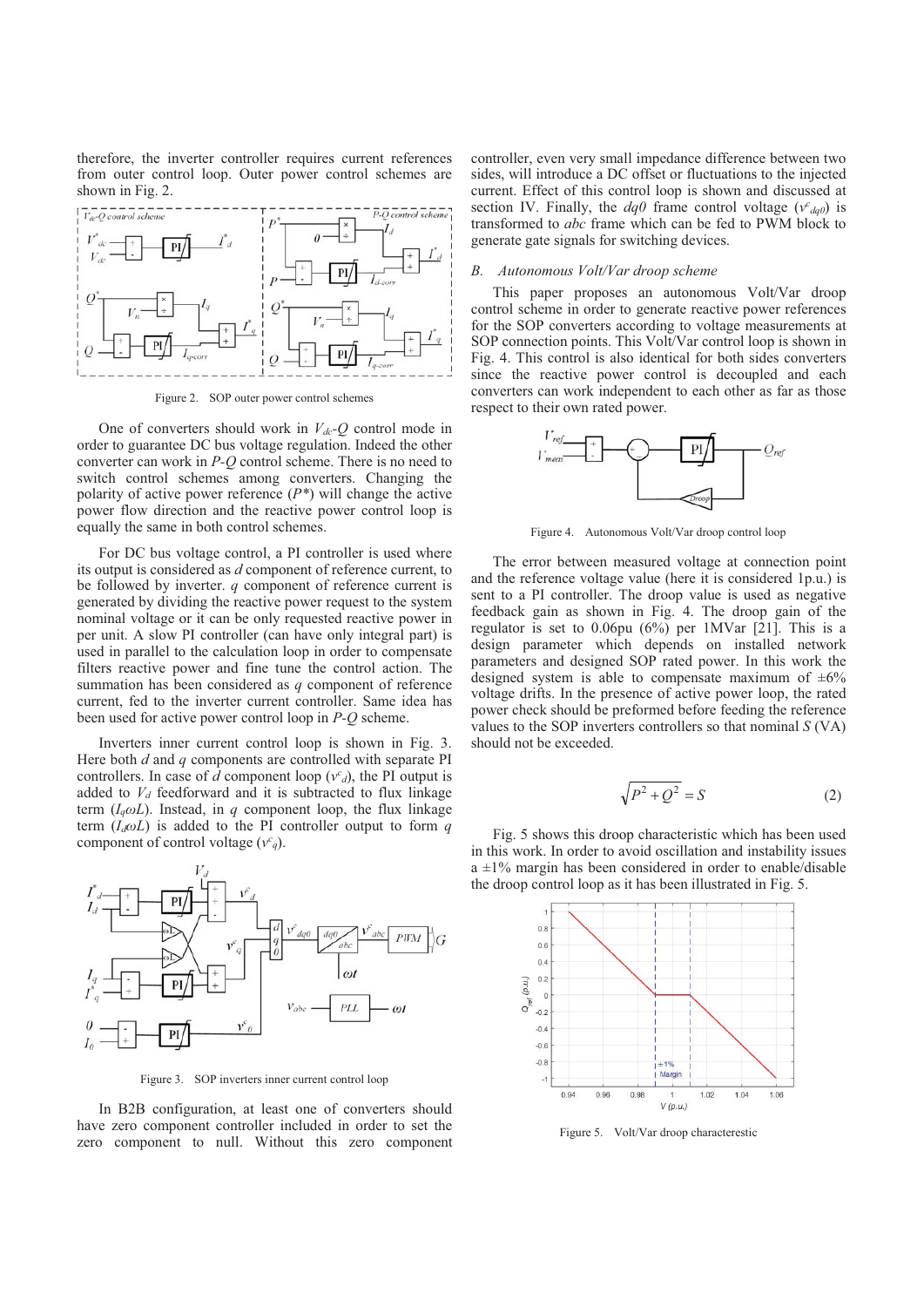## IV. SIMULATION RESULTS

Fig. 1 network has been used as an example power circuit for simulation study. Matlab sim\_power\_systems toolbox is used to simulate the example network and SOP power electronics device. TABLE I. reports the simulated power circuit system parameters and TABLE II. reports PI section line parameters.

| G1, G2                  | 20kV, 10MVA                        |
|-------------------------|------------------------------------|
| $R_{G1,2}$ , $L_{G1,2}$ | $4\Omega$ , 0.106H                 |
| Line1                   | PI section, 10km                   |
| Line <sub>2</sub>       | PI section, 4.5km                  |
| Line <sub>3</sub>       | PI section, 4.5km                  |
| Line <sub>4</sub>       | PI section, 10km                   |
| LOAD 1                  | $5MW + 0.5Mvar$                    |
| LOAD <sub>2</sub>       | $6MW + 0.8Mvar$                    |
| TABLE II.               | PI SECTION LINE PARAMETERS         |
| $R_+$ , $R_0$           | $0.01153$ , $0.01153$ $\Omega$ /km |
| $L_{+}$ , $L_{0}$       | 1.05e-3, 3.32e-3 H/km              |
| $C_{+}$ , $C_{0}$       | 11.33e-9, 5.01e-9 F/km             |

Simulated power circuit is a typical radial distribution network. Grid one (*G1*) and Grid 2 (*G2*) can be supplied from same substation but here those have been simulated separately in order to simulate independent voltage variations at *Sub1* and *Sub2*.

SOP has been designed with 1MVA rated power (10% of system nominal power). It has been installed between *Sub1* and *Sub2*. SOP parameters have been reported in TABLE III. Both detailed and average models have been simulated for different purposes. A transformer with Y-Y connection has been used as grid coupling interface. The Transformer turn ratio is design 1:10 (20kV to 2kV) and power electronics devices are connected at low voltage side (2kV).

TABLE III. SOP SYSTEM PARAMETERS

| Rated power                        | 1MVA                   |
|------------------------------------|------------------------|
| Coupling Transformer turn ratio    | 1:10                   |
| Coupling Inductance                | 5mH                    |
| DC bus capacitor bank              | $7000\mu F$            |
| DC bus voltage set value           | 4k V                   |
| Passive RC filter                  | $2\Omega$ , $100\mu F$ |
| Detailed model switching frequency | 5kHz                   |
| Detailed model sampling frequency  | 200kHz                 |
| Average model sampling frequency   | 10kHz                  |
|                                    |                        |

#### *A. Converter control considerations*

In order to evaluate SOP inverters inner current control loop (Fig. 3), detailed simulation model has been used. *P* and *Q* reference values have been changed stepwise and the performance of control loop has been observed.

The overall performance of the control loop has been reported in [10], but mostly the average model results are reported. Here detailed model is developed and the performance of the control loop is examined thoroughly. *d* and *q* components manage active and reactive powers respectively. Instead, the zero component control loop guarantees balanced and symmetrical there-phase currents. This paper focus is on zero component controller. Without zero component controller, the SOP inverters currents have dc offset and start to deviate from zero reference. This zero component controller is essential for detailed model and consequently for practical final device development. The effect of this control loop is demonstrated here. The simulation results are shown without and then with this zero component control loop to demonstrate the phenomenon and its solution.

Inverter one  $(InvI)$  is working in  $V_{dc}Q$  control scheme mode.  $V_{dc}$  reference is 4kV and the reactive power request initially is zero and it has an stepwise change at  $t=0.5$ s,  $Q_{ref}$ -0.5 p.u.. Inverter two (*Inv2*) is working in *P-Q* control scheme mode. Active and reactive power requests are set to zero initially and those have step changes at  $t=1s$   $P_{ref}$  = 0.4 p.u. and  $t=0.5s$ ,  $Q_{ref} = 0.4$  p.u. respectively. Grid voltages at both side substations (*Sub1* and *Sub2*) are set to nominal values. Simulation results without including the zero component control loop are shown in Fig. 6. It can be noticed that without any control on zero component, the injected three-phase current starts to deviate from zero dc offset. This effect is due to impedance mismatch between two ac side connections. In a real practical setup, it is quite impossible to have exactly same impedance at both sides.



Figure 6. Simulation results without zero component controller (a) *Inv1* three-phase currents, (b) *Inv2* three-phase currents (c) DC bus voltage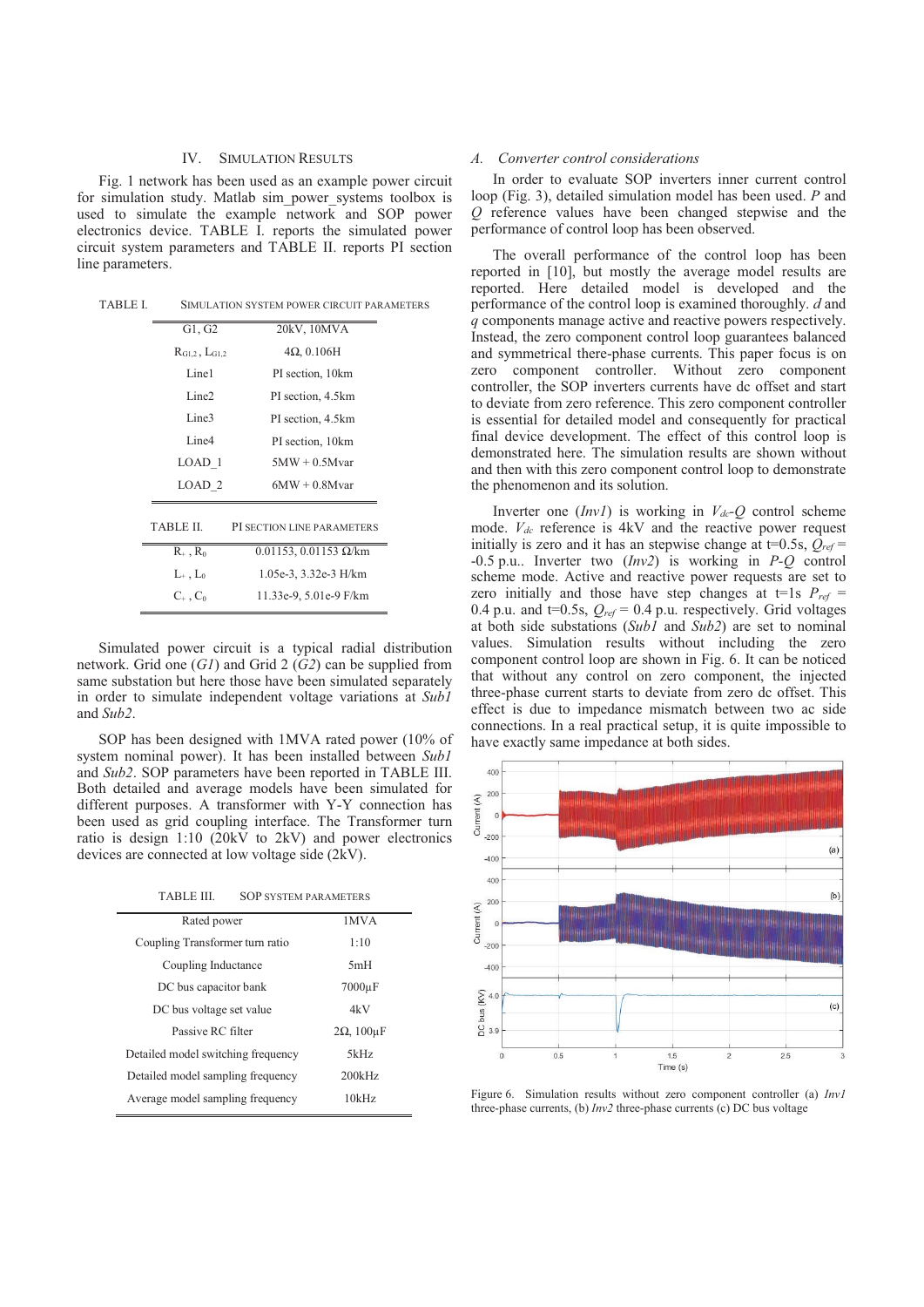Zero component controller is an effective solution for this issue. Investigation revealed that adding the zero component control loop to only one of SOP's inverter controller would solve this problem and there is no need to add zero component controller to both inverters control. Fig. 7 demonstrates simulation study results adding this zero component controller to *Inv1* control loop only. As it can be seen, this control loop has solved the current deviation issues effectively. Inversely, if the zero component control loop is added to *Inv2* control, results are equally the same as Fig. 7.



Figure 7. Simulation results with zero component controller (a) *Inv1* threephase currents, (b) *Inv2* three-phase currents (c) DC bus voltage

DC bus response has been shown for both case simulations without and with zero component controller, Fig.  $6(c)$  and Fig. 7(c) respectively. It can be noticed that zero component controller has almost no effect on DC bus voltage controller. This statement is valid for active and reactive power control performance as well. This is due to the fact that, zero component has no effect on *d* and *q* components which are responsible for active and reactive power control.

#### *B. Outer Volt/Var droop performance*

Average model with larger time steps has been used to study the proposed Volt/Var droop controller performance. Fig. 8 shows the simulated voltage profiles at *Sub1* and *Sub2* without SOP operation. For *Sub1*, initially the voltage is about nominal value. At t=2.5s, 5% voltage drop is simulated which lasts until  $t=5s$  when the terminal voltage came back to its healthy condition. About 6% voltage rise has been simulated at t=7s and it lasts till end of simulation. For *Sub2*, different scenario, first voltage rise and then voltage drop at different moments have been simulated as it can be seen in Fig. 8(b). This differences will show how SOP inverters are able to inject reactive power independently from each others. The active power reference is always set to zero during this simulation study however, DC bus voltage controller is in loop since it is essential for SOP proper functioning.



Figure 8. Voltage profiles without SOP operation (a) at *Sub1* (b) at *Sub2*

Fig. 9 shows the terminal voltages with SOP operation. It illustrates how the proposed Volt/Var controller responses to the voltage variations at *Sub1* and *Sub2*. The SOP effectively suppress the voltage variations at both terminals since the voltage variations are within  $\pm 6\%$  range, Fig. 9(a) and (c). There is about 0.5s transient time due to Volt/Var droop setting. Although this transient time is okay for voltage drift compensation but it can be reduced by adjusting controller setting. It should be noted that simulated stepwise voltage variation is also the worst case scenario since in distribution system, this kind of voltage drifts usually happen slowly.



Figure 9. SOP performance to mitigate voltage drifts (a) voltage at *Sub1*, (b) active and reactive power of *Inv1*, (c) voltage at *Sub2*, (d) active and reactive power of *Inv2*, (e) SOP DC bus voltage

Fig. 9(b) shows how SOP *Inv1* reacts to voltage variation. The SOP is in operation starting the simulation where SOP *Inv1* absorbs some amount of reactive power (negative) in order to regulate the voltage at rated value. At t=2.5s it starts to inject reactive power to compensate 5% voltage drop. At t=5s the reactive power set value came back to its initial value